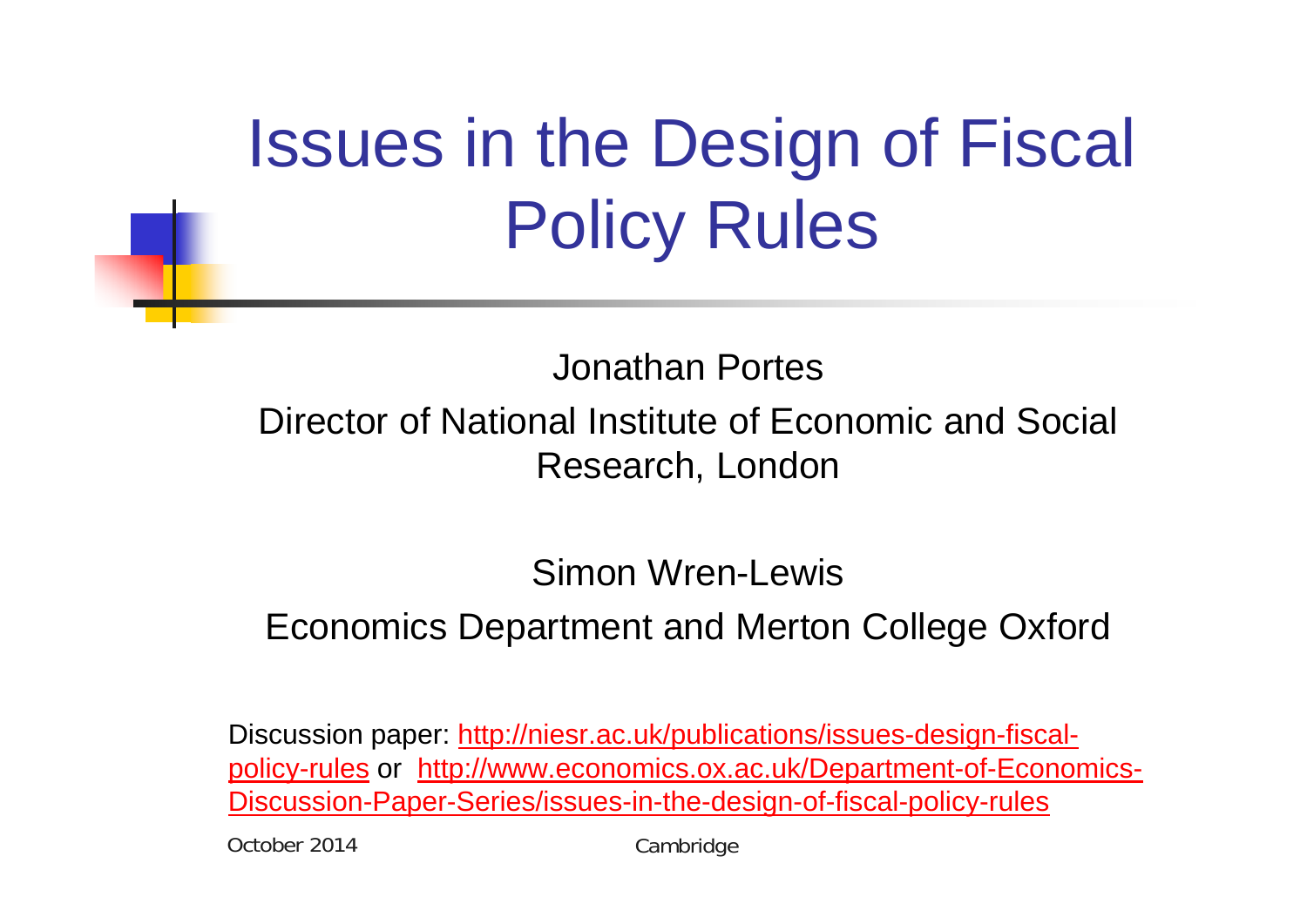### **Structure**

- **NHT** Why we need fiscal rules
- The little we know about optimal debt targets
	- **And why we can still devise rules**
- **The conflict between optimality and** effectiveness at preventing deficit bias
- **NHAT** What happens when monetary policy is absent or is constrained
- **An application to the UK post 2015**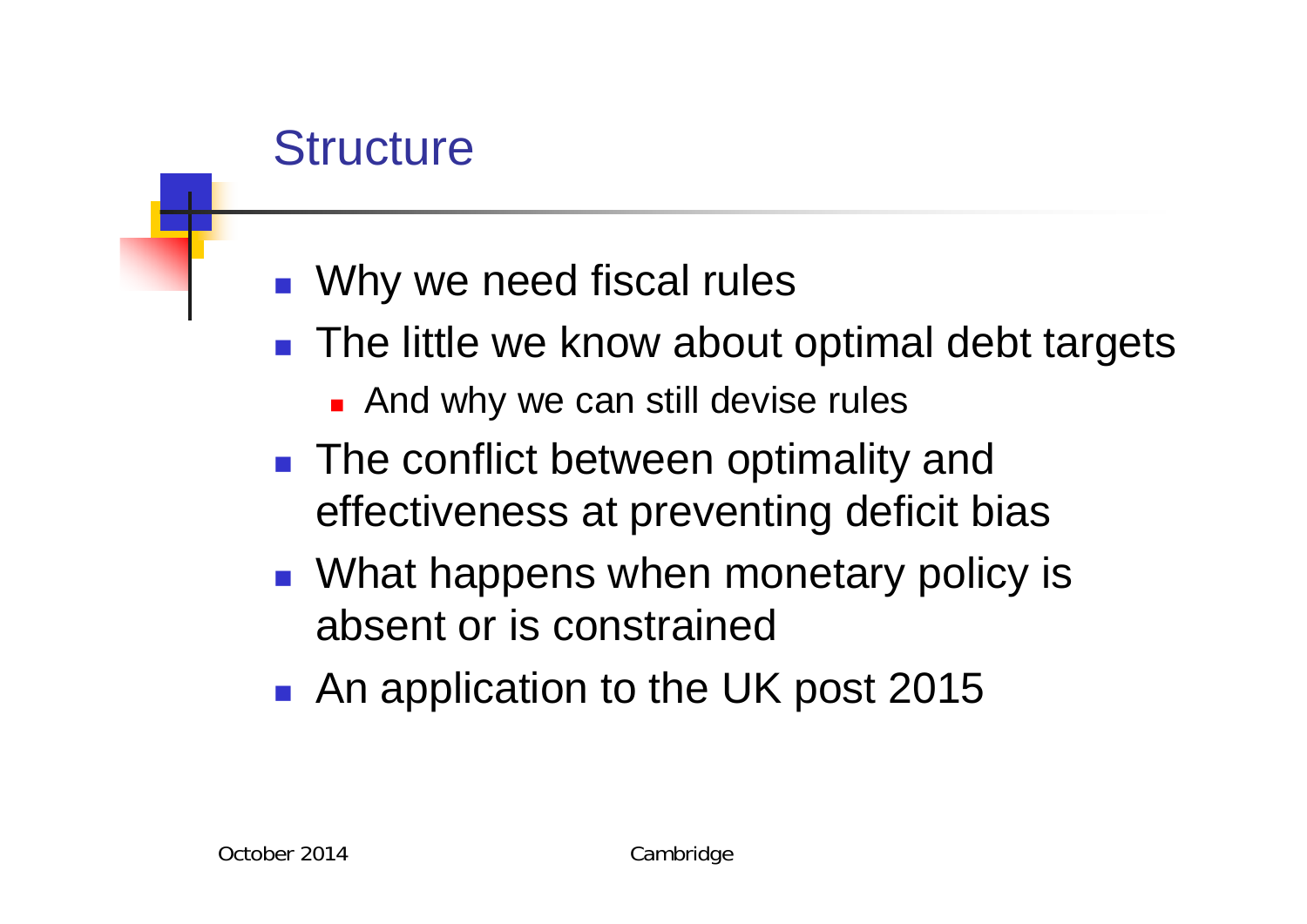#### Do we need a Taylor rule for fiscal policy?

- Coen Teulings, Director, Dutch Fiscal Council
	- **Nituber 10 Millong Dimesa** ignore majority opinion on the issue of austerity?
	- **Diam** One reason: Lack of the equivalent of a Taylor rule for fiscal policy.
- **Possible irony** 
	- **Tons of papers looking at alternative monetary policy** rules, but no central bank commits itself to such a rule.
	- **Nuch less academic work on fiscal rules, but fiscal** rules are widely used by governments.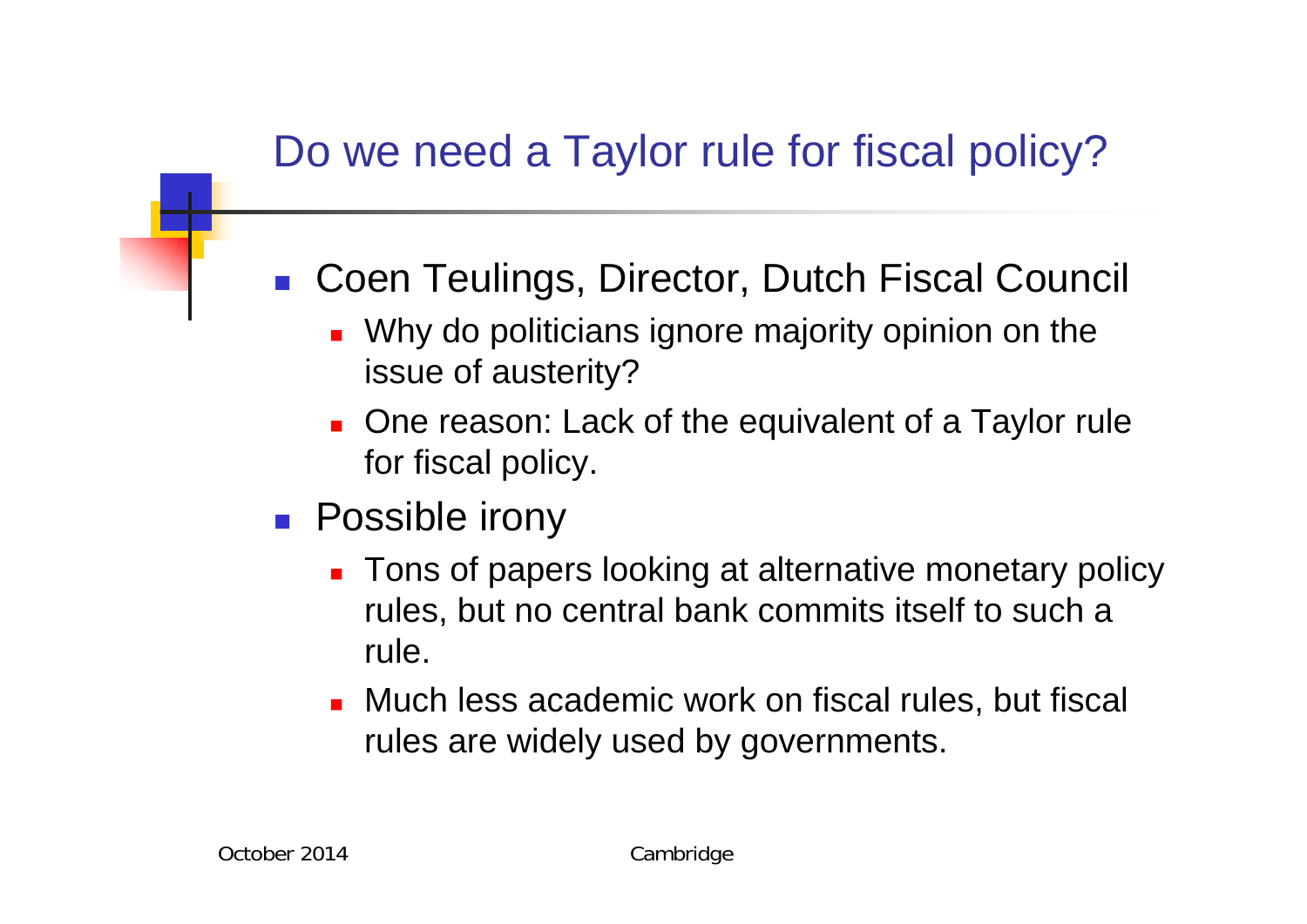#### With the growing popularity of fiscal councils, do we need rules at all?

#### **ECONOMIC** OLICY

Issue 68, October 2011 **What should fiscal councils do?**

Lars Calmfors

Simon Wren-Lewis

#### Abstract

#### п. Of the 11 fiscal councils we analysed, 9 operated in economies where there were also fiscal rules.

F The original idea of some (myself included) that fiscal councils might negate the need for fiscal rules does not seem hold in practice.

Fiscal watchdogs, so-called fiscal councils, have been proposed as a method to counter deficit bias of fiscal policy. The paper analyses theoretically what role fiscal councils could play and surveys empirically the activities of existing councils. Case studies of the Swedish Fiscal Policy Council and the UK Office for Budget Responsibility are done. It is concluded that fiscal councils should be advisory, rather than decision-making, and work as complements, rather than substitutes, to fiscal rules. Although no panacea, fiscal councils could play a useful role by at the same time strengthening fiscal discipline and allowing rules-based fiscal policy to be more flexible. A key issue is their political fragility and how their long-run viability should be secured. Three ways of guaranteeing their independence are suggested: (1) reputation-building; (2) formal national rules; and (3) international monitoring.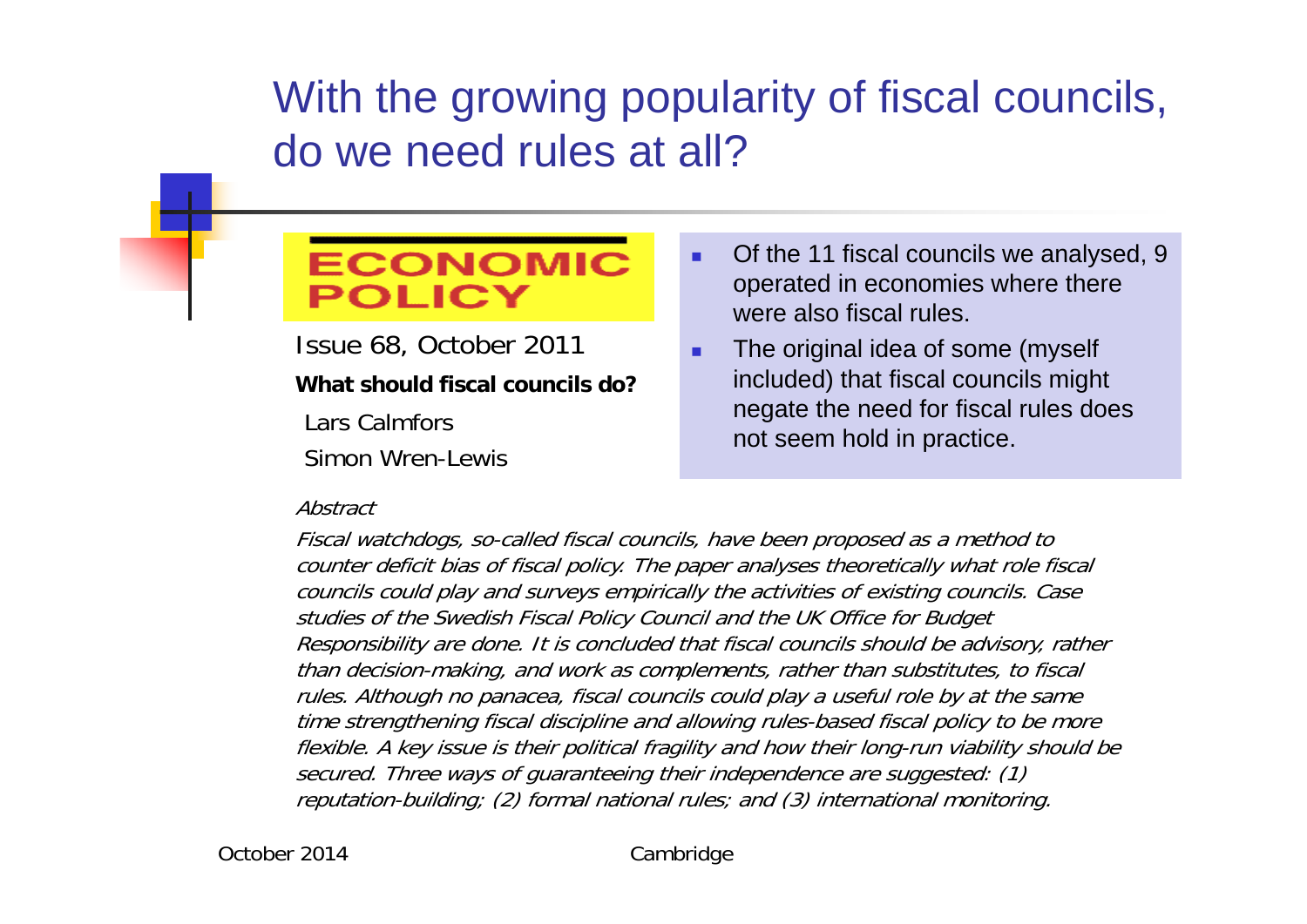The most embarrassing economics question I have ever been asked

- **Nost fiscal rules have some (perhaps** implicit) concept of a target for government debt.
- So what does macroeconomic theory tell us is the optimal level of government debt?
- **Policy makers are desperate for guidance** on this (such that what evidence there is gets too much attention e.g. R&Rs 90%), but most macroeconomists offer very little help.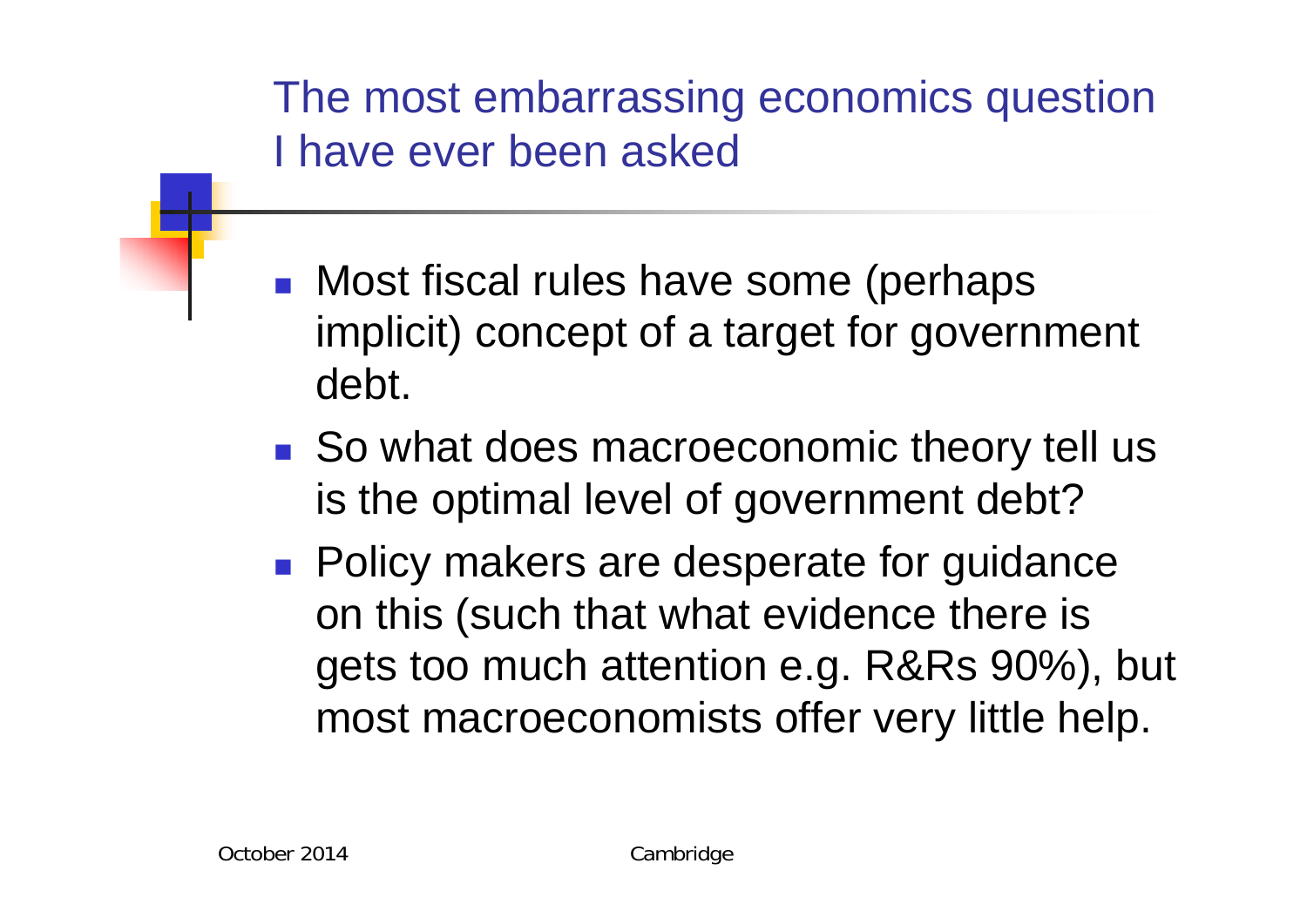

F. Assume taxes are distortionary, and G is fixed, so the government minimises

$$
\sum_{t=0}^{\infty} \beta^t \big[ \tau_t^2 + 2\mu_t (d_t - (1+r)d_{t-1} - g + \tau_t) \big]
$$

**This implies** 

 $\tau_{t} = \beta(1+r)\tau_{t+1}$ 

**If the real rate of interest is equal to the rate of time** preference, then this implies keeping taxes constant. If debt is not to explode (or implode), this implies setting taxes to keep debt constant at its historic level.

**This is the "random walk steady state debt" result**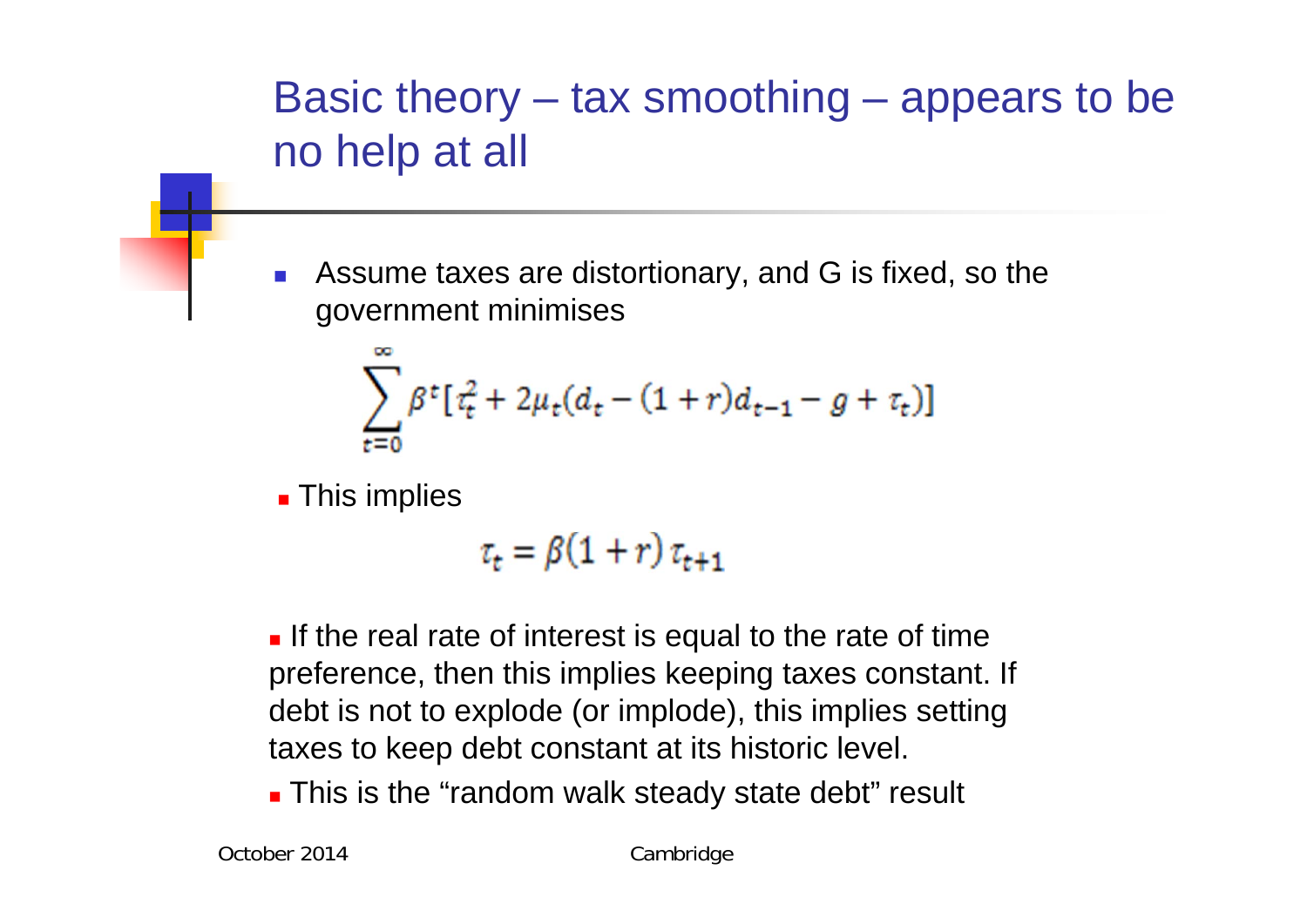### A misleading, knife edge result?

- P. If the real interest rate only just exceeds the rate of time preference, the same exercise implies gradually diminishing taxes, which eventually go to zero.
- $\mathcal{C}^{\mathcal{A}}$  That in turn implies debt in the long run should be negative, such that the interest on government assets pays for G
- $\overline{\mathbb{R}^2}$  What this result really tells us is that changes in taxes designed to reduce debt should be gradual.
	- The random walk steady state debt result is just the limit of this idea, where adjustment is 'infinitely slow '.
	- г Debt, and budget deficits, are an import 'shock absorber ' that allow governments to avoid sharp movements in taxes or spending
	- г Any Keynesian reasons for allowing deficits to vary over the cycle are in addition.
- $\mathcal{L}_{\rm{max}}$ Even if  $\beta$ (1+r)=1, the random walk steady state debt result will fail if we allow for
	- г **Default**
	- г Negative shocks are larger than positive shocks (Richard Mash)
	- г Need to allow for fiscal support at the zero lower bound (Wren-Lewis, OXREP, 2010)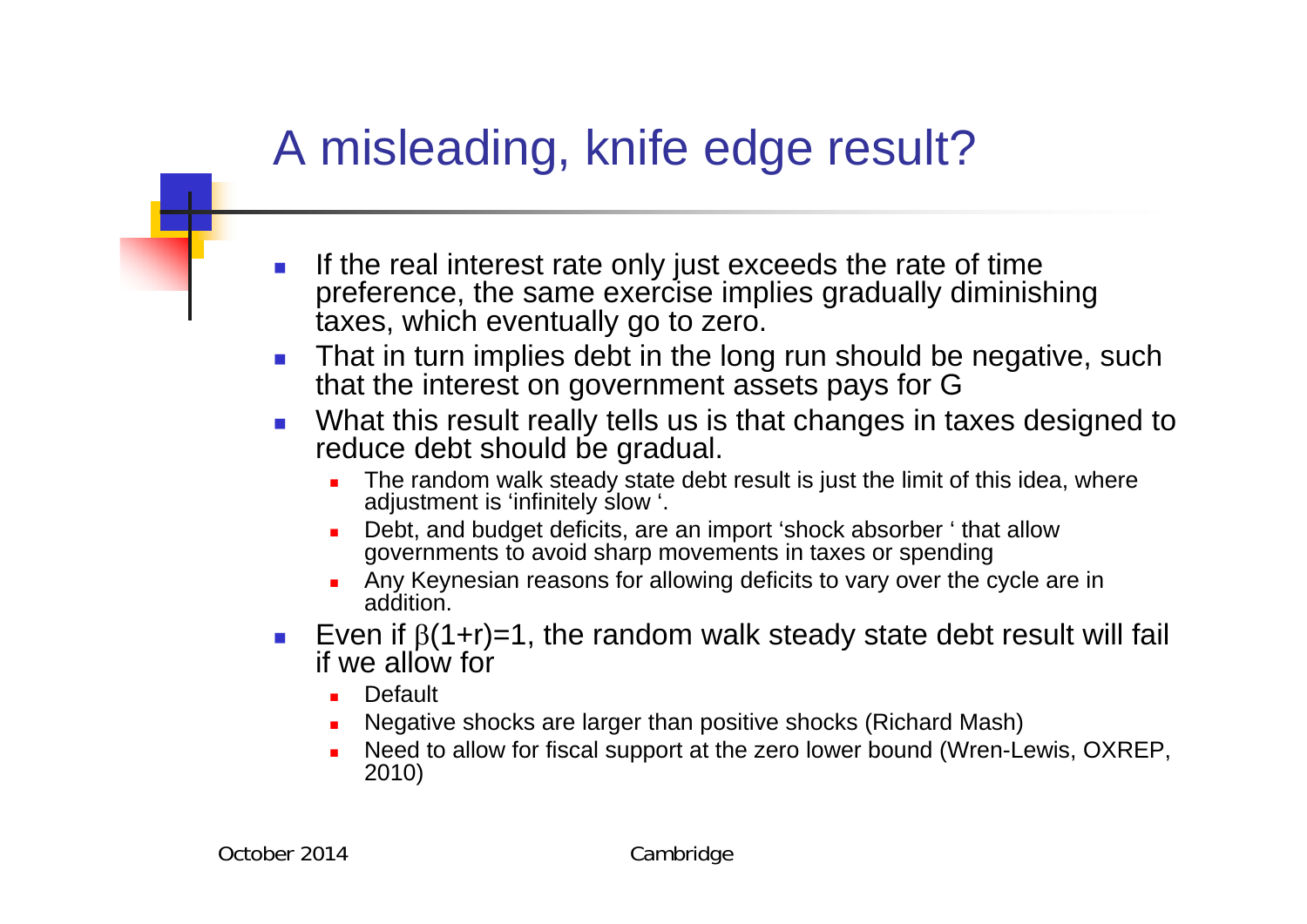Other factors that might determine a long run debt target

#### **A** negative target, in order to

- **Eliminate distortionary taxes**
- Correct for too low a capital stock because intergenerational transfers are incomplete
- **Alternative considerations** 
	- **Need for safe assets**
- **Provisional conclusion** 
	- **Detimal debt target is likely to be (well) below** current levels for most countries, so underlying goal should be slow, state contingent reduction in debt.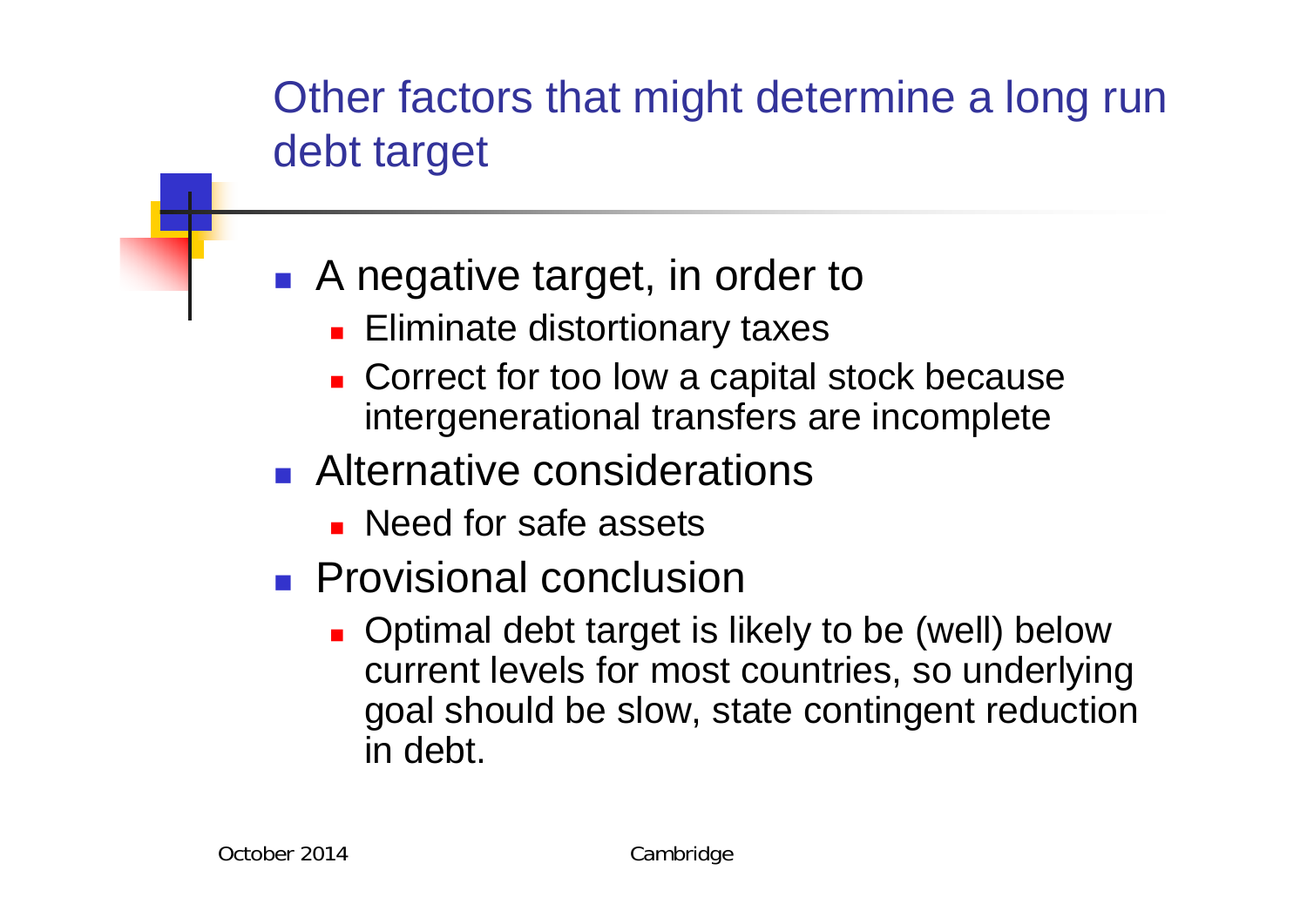#### A Digression on Fiscal Policy under Labour

- $\overline{\phantom{a}}$  Although debt to GDP in 2007 was below that in 1997, the UK would have been in a better position to respond to the financial crisis had policy not allowed debt to rise from its low point of 30% of GDP. In this respect, the debt target of 40% of GDP was not helpful.
- $\mathcal{L}_{\mathcal{A}}$  Wren-Lewis, S (2013) Aggregate fiscal policy under the Labour government, 1997–2010, Oxford Review of Economic Policy 29 (1): 25- 46
- Passing note neither debt nor deficits in 2007 were in any way culpable for any current debt crisis.



UK debt to GDP ratio before the 2008 crisis

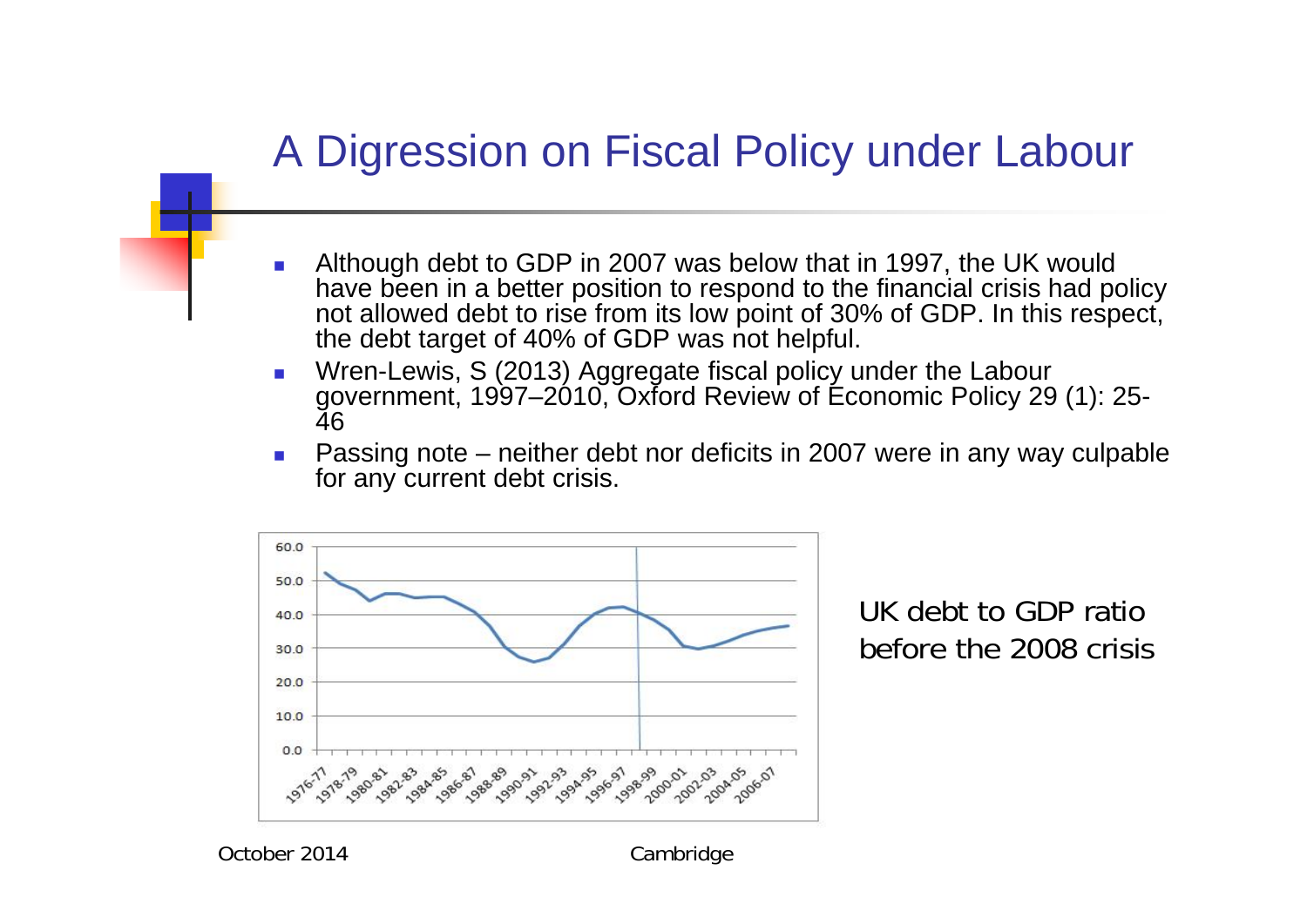A tension between optimal rules and effective rules: an example

- $\overline{\mathbb{R}^n}$  The current UK government has a target for the cyclically adjusted current balance, always five years ahead (rolling window).
- **Using a rolling window makes sense in terms of optimal** policy, as it allows deficits in the short term to absorb shocks
- Yet it would also allow a non-benevolent government to continually put off fiscal adjustment. There is no *implementation incentive*.
- **A** more effective rule for such a government would be a fixed window (e.g. achieve balance by 2015)
- **However this would clearly not be optimal if shocks** occur near the end-date, as it becomes equivalent to a annual deficit target.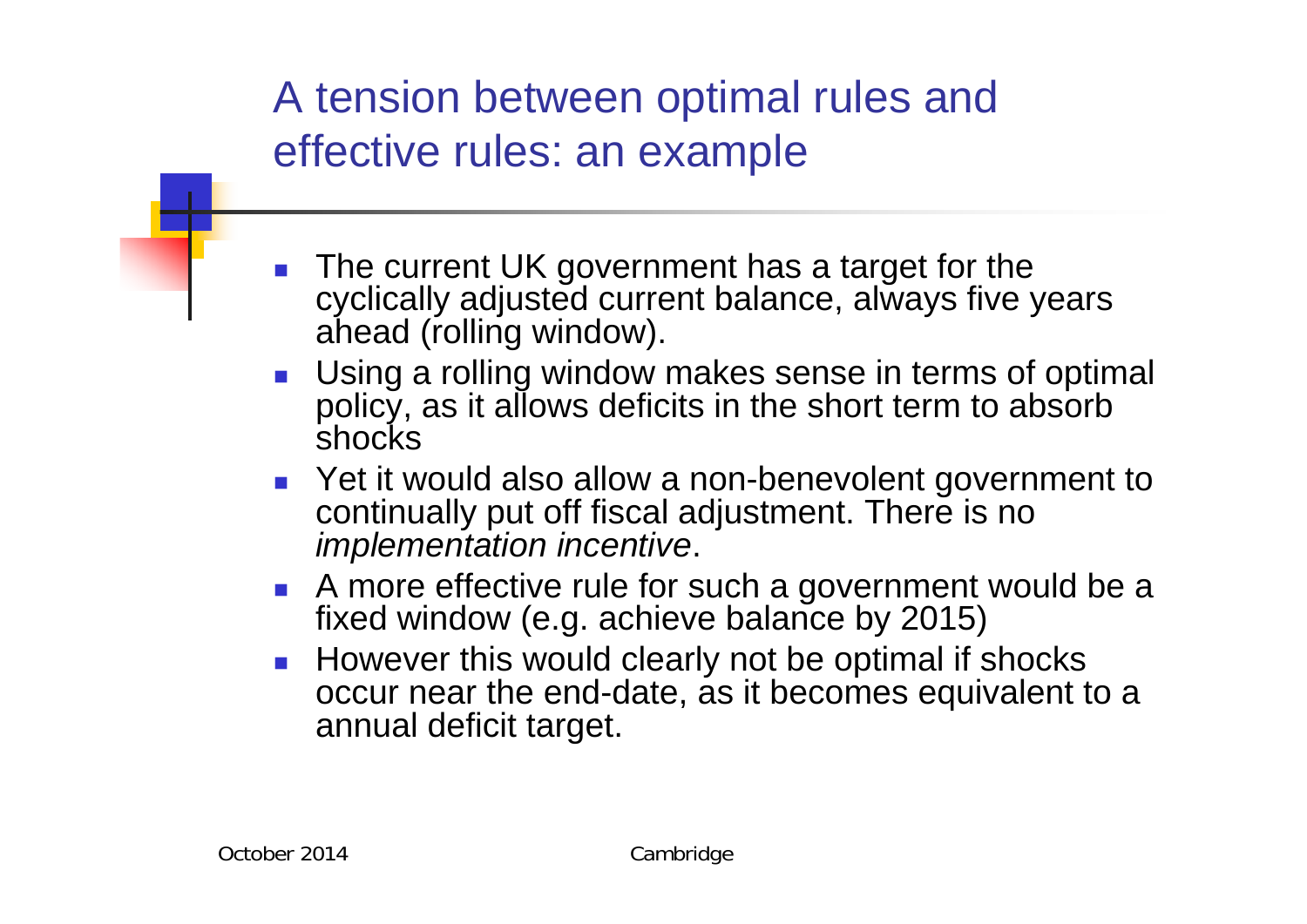#### Why might governments not be benevolent – reasons for deficit bias

- П With monetary policy, a strong motivation for inflation targeting (as opposed to a dual mandate) was the inflation bias idea.
- $\overline{\phantom{a}}$  So the reasons for deficit bias might be important in formulating fiscal rules.
- **Reasons for deficit bias (from Calmfors and Wren-Lewis)** 
	- г Informational problems
		- **Diamage 1 Diamage 1 Diamage 13 Diamage 13 Diamage 13 Diamage 13 Diamage 13 Diamage 13 Diamage 14 Diamage 14 Di**
		- Deception, like PFI.
	- **Impatience**
	- **Electoral competition**
	- **Common pool issues**
	- г Time inconsistency issues (although not all lead to deficit bias: Leith & Wren‐Lewis, 2013. "Fiscal Sustainability in a New Keynesian Model," Journal of Money, Credit and Banking, vol. 45(8), pages 1477-1516)
- For some of these (e.g. forecasts) a fiscal council, or other institutional reform, may be a more appropriate response than a fiscal rule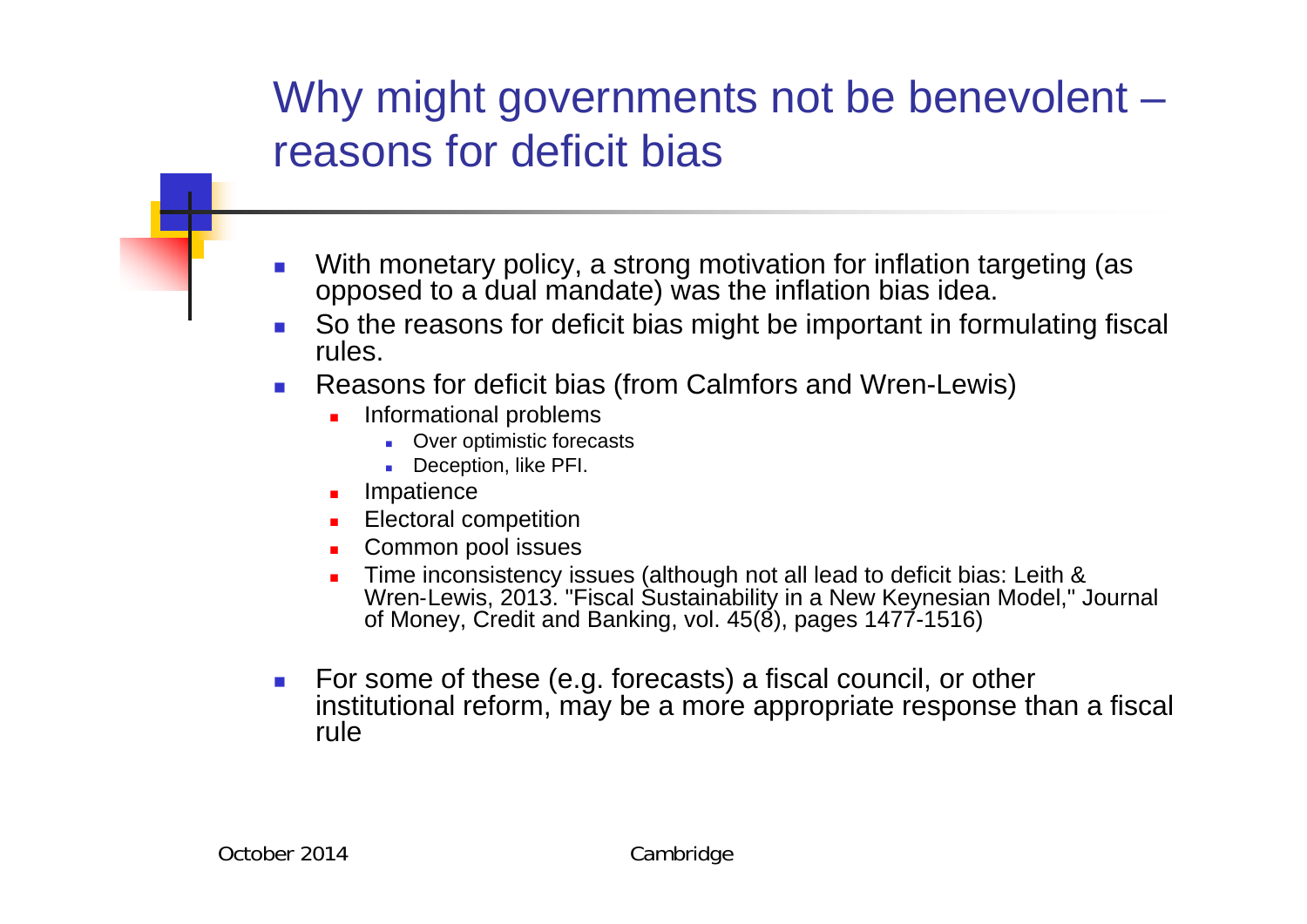## The optimality/effectiveness trade-off

| <b>Rule/Policy maker</b> | <b>Benevolent</b>                             | <b>Prone to Deficit Bias</b> |  |  |  |
|--------------------------|-----------------------------------------------|------------------------------|--|--|--|
| Optimal rule             | Policy is optimal, but                        | Leaves scope for             |  |  |  |
|                          | discretionary action                          | deficit bias e.g.            |  |  |  |
|                          | might achieve the                             | complexity can be            |  |  |  |
|                          | same outcome                                  | exploited (cyclical          |  |  |  |
|                          |                                               | adjustment)                  |  |  |  |
| Rule designed to         | Sub-optimal policy, but no deficit bias. Sub- |                              |  |  |  |
| prevent deficit bias     | optimality may compromise political           |                              |  |  |  |
|                          | durability.                                   |                              |  |  |  |

A fiscal council may help reduce the ability of a non-benevolent government to exploit optimal but complex rules, or it could sanction a benevolent government to deviate from a simple but sub-optimal rule (e.g. Sweden 2009, but it may not work – Netherlands 2012)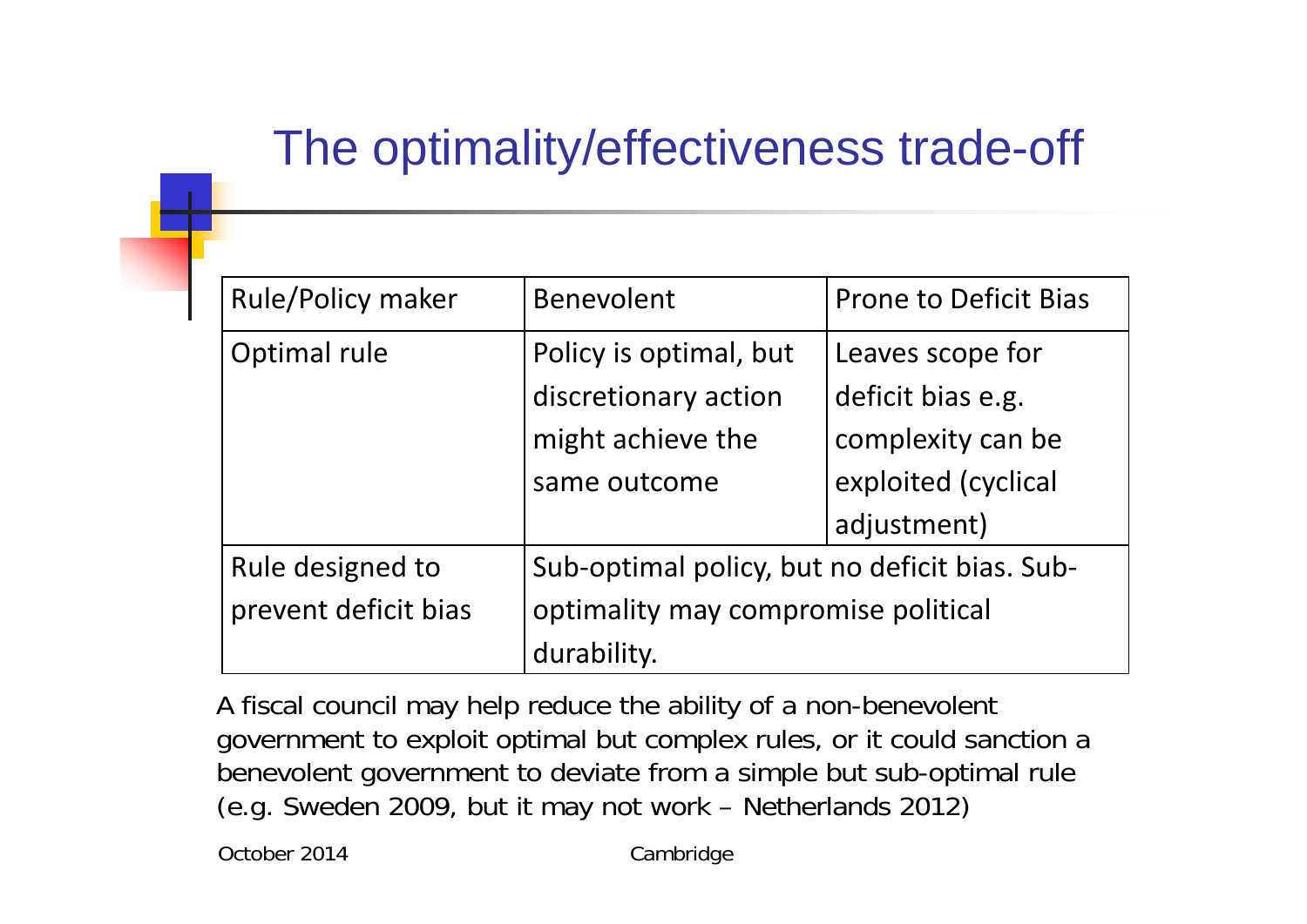### Academic literature using fiscal rules

 $\overline{\mathcal{A}}$  A number of studies have found that simple feedback rules are a close approximation to optimal policy.

$$
g_{t} - g^* = -a(d_{t-1} - d^*)
$$

*or*

$$
\tau_t - \tau^* = c(d_{t-1} - d^*)
$$

**-Close to optimal if parameters are small because mimics** smoothing.

Problems:

- No realisable target (d<sup>\*</sup> achieved in decades)
- No *implementation incentive* (failure to move towards d\* justified by shocks, but shocks difficult to verify)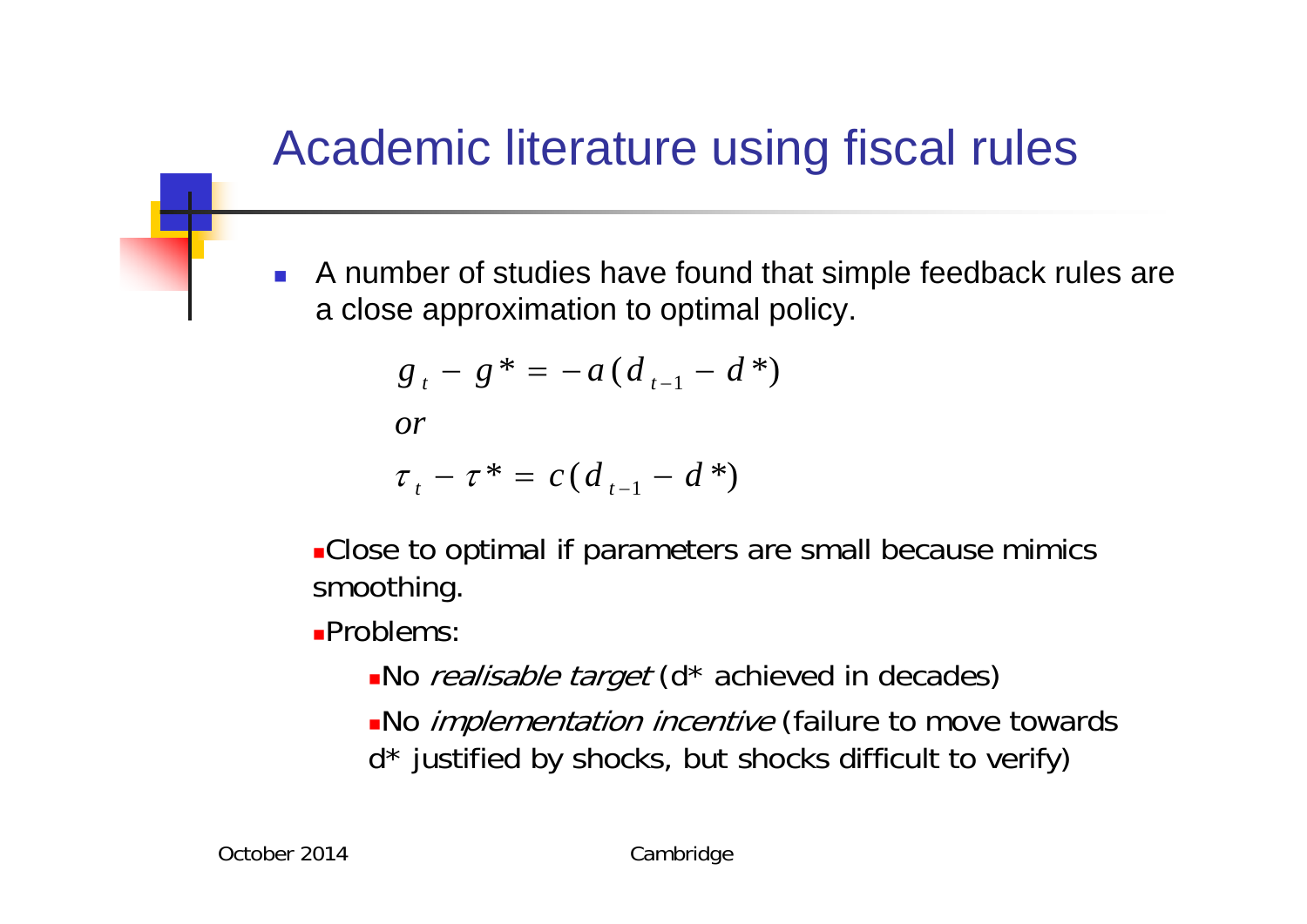- **Politicians need something to aim for within** five years at most.
- **This could be some point on a long term** adjustment path for debt
- **But debt targets are less robust to shocks** than a deficit target.
	- Suppose there is a one-off adverse shock within a five year period. Trying to achieve the original debt target will be more suboptimal than its equivalent in terms of the deficit.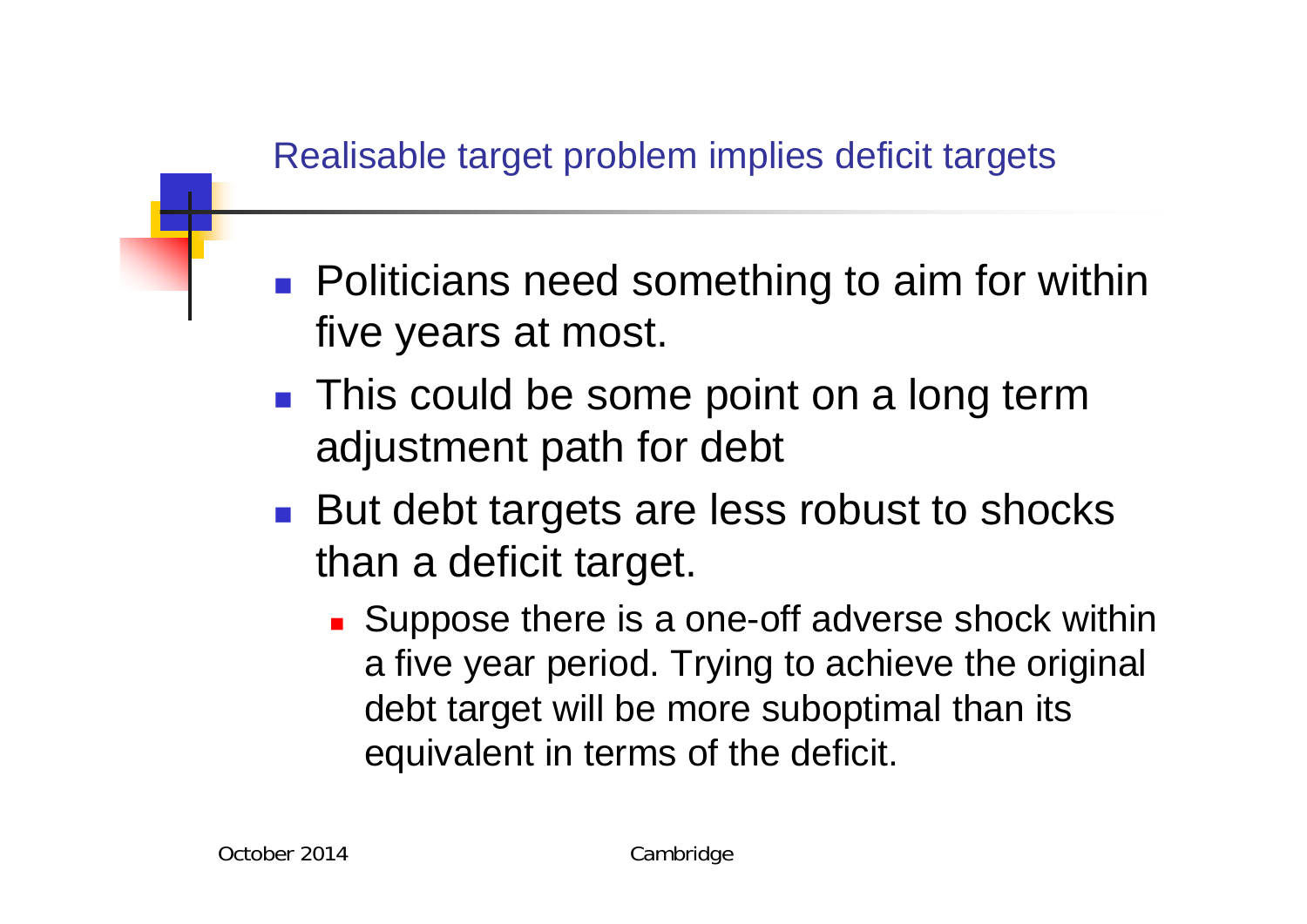## Fixed date or rolling deficit targets?

- The advantage of a deficit target to be achieved by a fixed date is that there is a clear implementation incentive.
- **The disadvantage is that they can result in** suboptimal policy, particular when shocks occur near that date.
- **A fiscal council like the OBR can help provide** an implementation incentive.
- **UK: we judge that, given a history without** sustained deficit bias, and with an enhanced OBR, a rolling target like the current fiscal mandate is feasible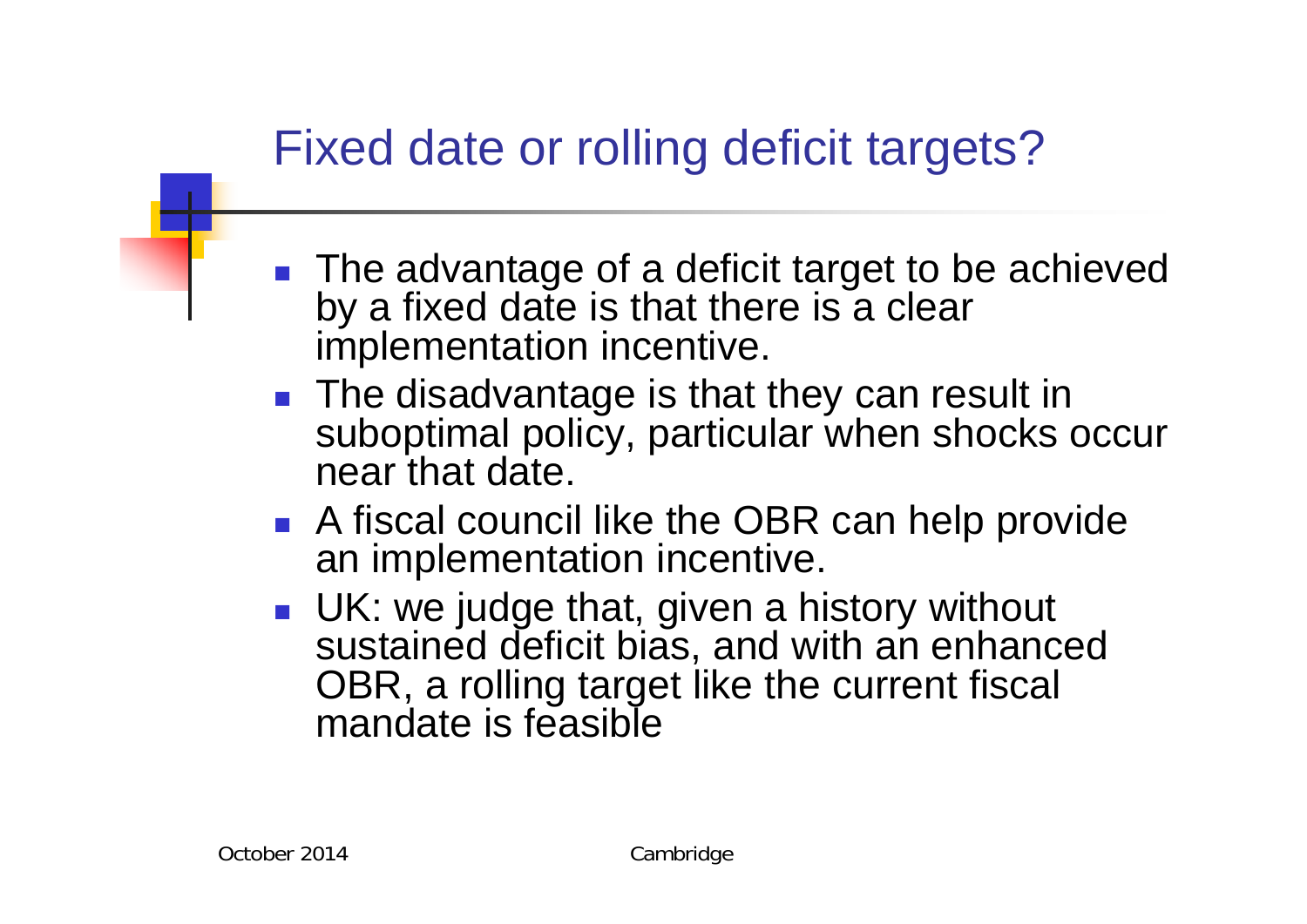## **Conditionality**

- **If monetary policy is unconstrained and** effective, the expected output gap in five years time will be zero
- **As a result, a rolling five year deficit target does** not need to be cyclically adjusted (unlike the current UK fiscal mandate)
- **In contrast fixed date deficit targets should be** cyclically adjusted, and in principle subject to other forms of conditionality. However the more complex a rule becomes, the more open it is to manipulation.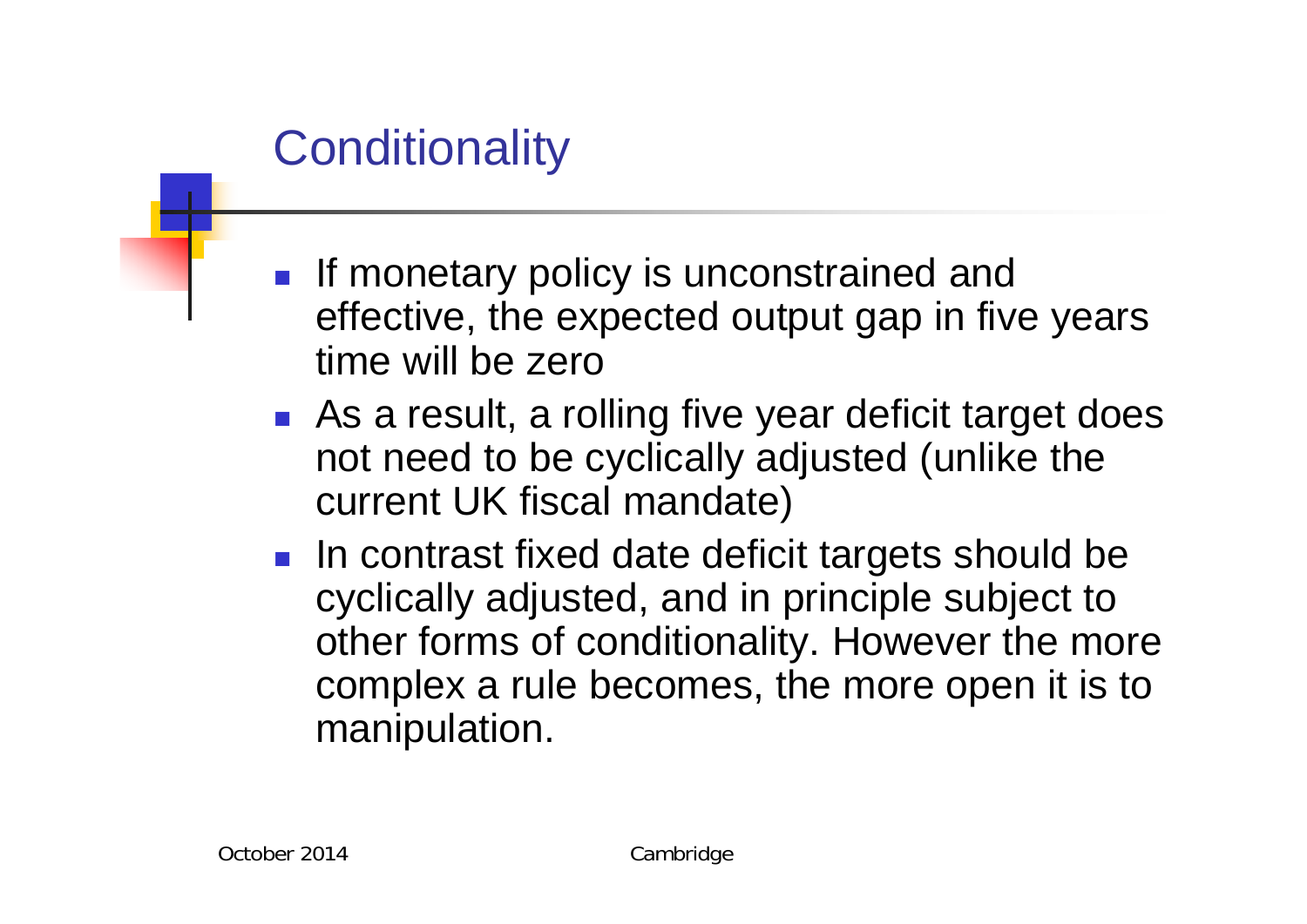#### Public investment

- **Analogies with business investment are** false
- **Intergenerational incidence** 
	- **In practice impossible to assign**
	- **Official split between consumption and** investment does not correspond with generational incidence
- **However a non-benevolent government may** be tempted to skew cuts towards investment
- **Suggests separate public investment targets**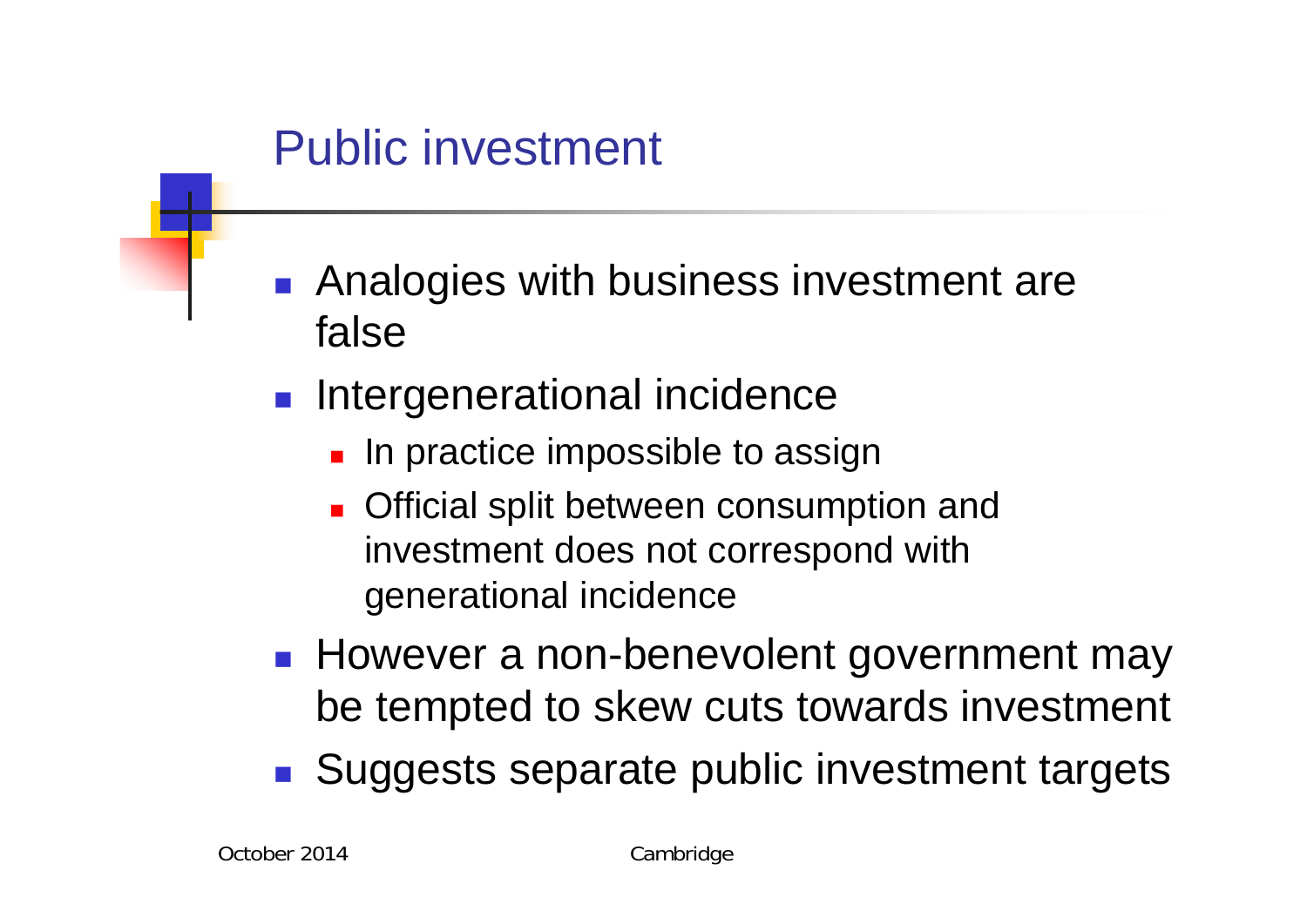## Conditioning on monetary policy

- So far we have largely ignored any stabilisation role for fiscal policy, which in effect assumes this is entirely a monetary policy task
	- e.g. Kirsanova et al (EJ, 2009) 'consensus assignment'
- **Clearly (?!) not appropriate for members of a** monetary union
- **Clearly (?!) not appropriate when monetary** policy hits the zero lower bound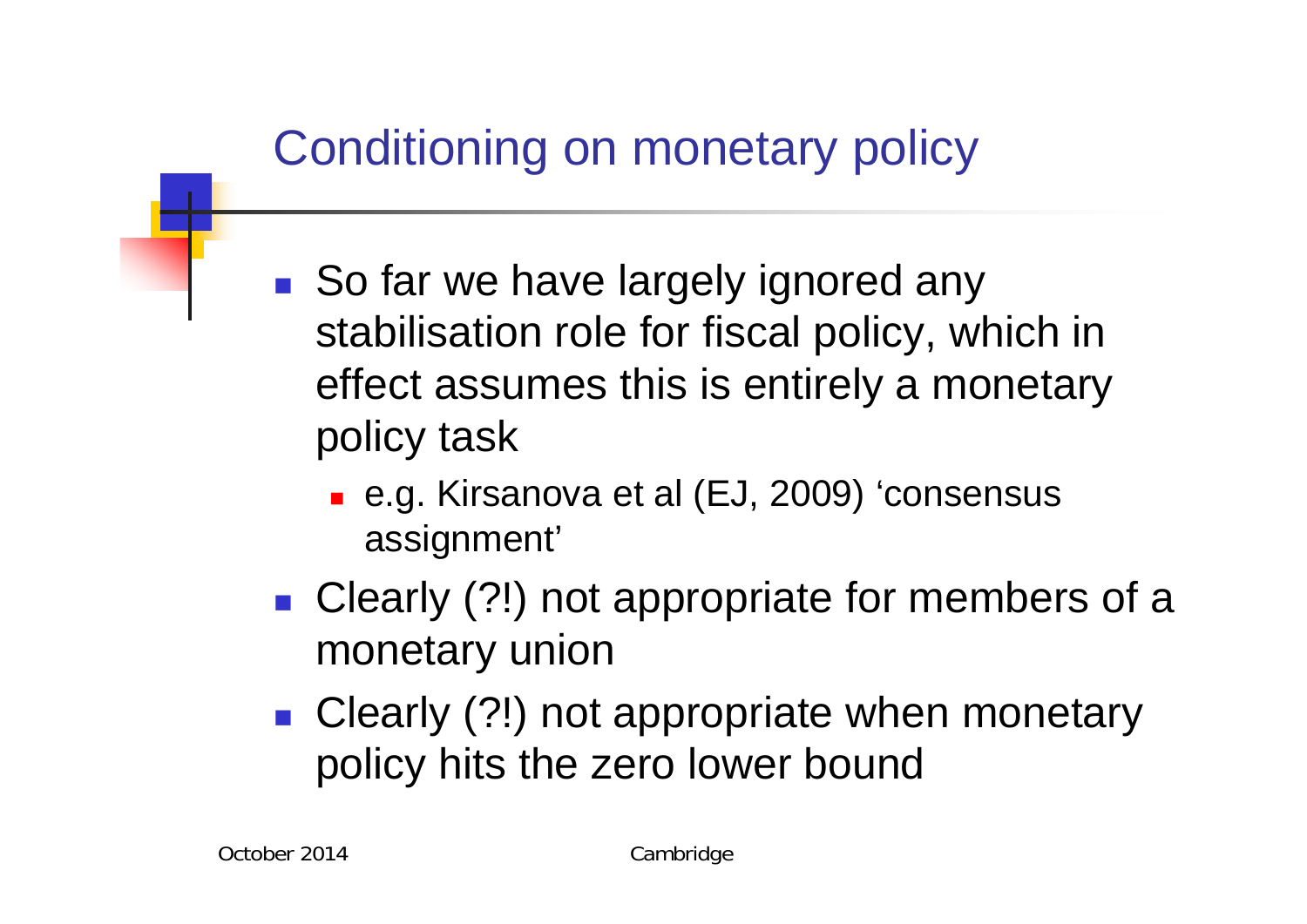### Monetary union fiscal rules

- Stability and growth pact/fiscal compact
	- **Attempt to formulate rules that ignored the** importance of macroeconomic stabilisation
	- **Allowed overheating in periphery countries from 2000** to 2007, with disastrous results
- **Optimal rules would build in stabilisation role.** 
	- **EXERG** Zero lower bound aside, this could focus on relative measures (e.g. inflation relative to zone average, terms of trade): Kirsanova et al (JMCB 2007)
	- Was this point ignored by Eurozone policymakers because they were concerned this role would be abused by non-benevolent governments, or because they did not believe in Keynesian economics?
	- **Former is now much less of a concern**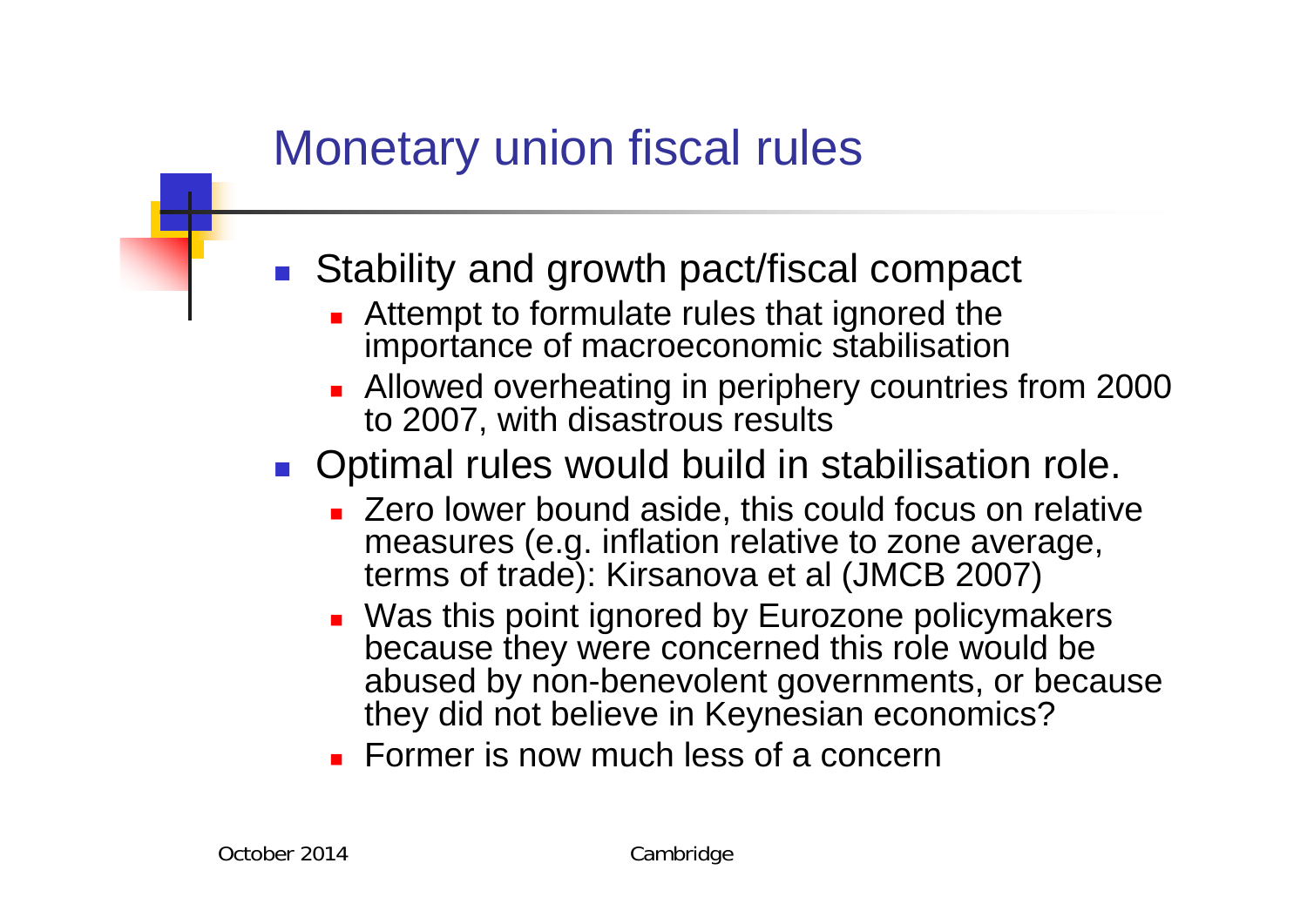## Policy at the Zero Lower Bound (ZLB)

- П Using a mixed macro/debt stabilisation rule for a flexible exchange rate economy is inappropriate, because most of the time (hopefully) the consensus assignment does apply.
	- г Although we need to allow for the probability of hitting the ZLB
- $\mathcal{L}^{\mathcal{A}}$  It seems reasonable (although controversial) to assume that the logic of the consensus assignment does not apply to unconventional monetary policy
	- г For example, promising higher future inflation (Krugman/Woodford – 'forward commitment') has clear costs.
	- г Level NGDP targets only avoid these costs if they are never missed!
	- **Detimal policy involves mix of fiscal stimulus, QE and forward commitment** (e.g. Werning 2012)
- $\sim$  It also seems reasonable (although controversial) that at the ZLB, the need to stabilise the economy should take priority over debt concerns
	- г A balance sheet type recession involves an increased private sector desire for (often safe) saving, so government needs to provide that.
	- г Recent debt financing crises are a Eurozone problem, and as OMT shows, can be resolved by a conditional sovereign lender of last resort role from the ECB.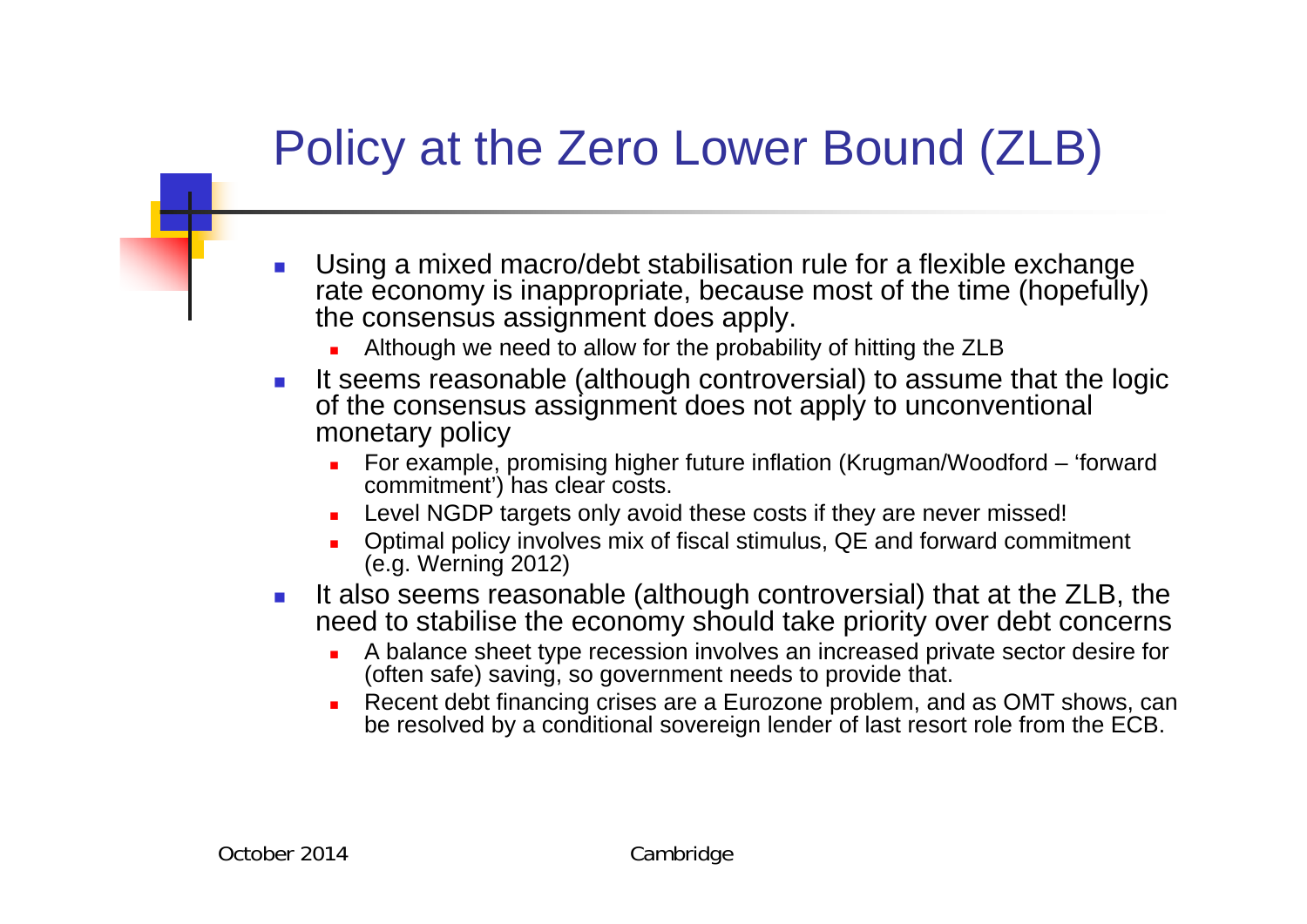#### How does a fiscal rule handle the ZLB problem?

- Treat it as an exceptional footnote?
	- **Problem is that either wisdom is forgotten, or past** experience is thought to be no longer relevant
	- П In 2008 too many economists had to reread the General Theory.
- **Portes and Wren-Lewis: If central bank thinks that** there is a 50+% chance that interest rates will hit the ZLB, then
	- **Fiscal rule suspended**
	- **Central bank and fiscal council cooperate to propose to** government a stimulus package designed to get interest rates off the ZLB
	- **The fiscal council also proposes how the fiscal rule should** be adapted when this has been achieved.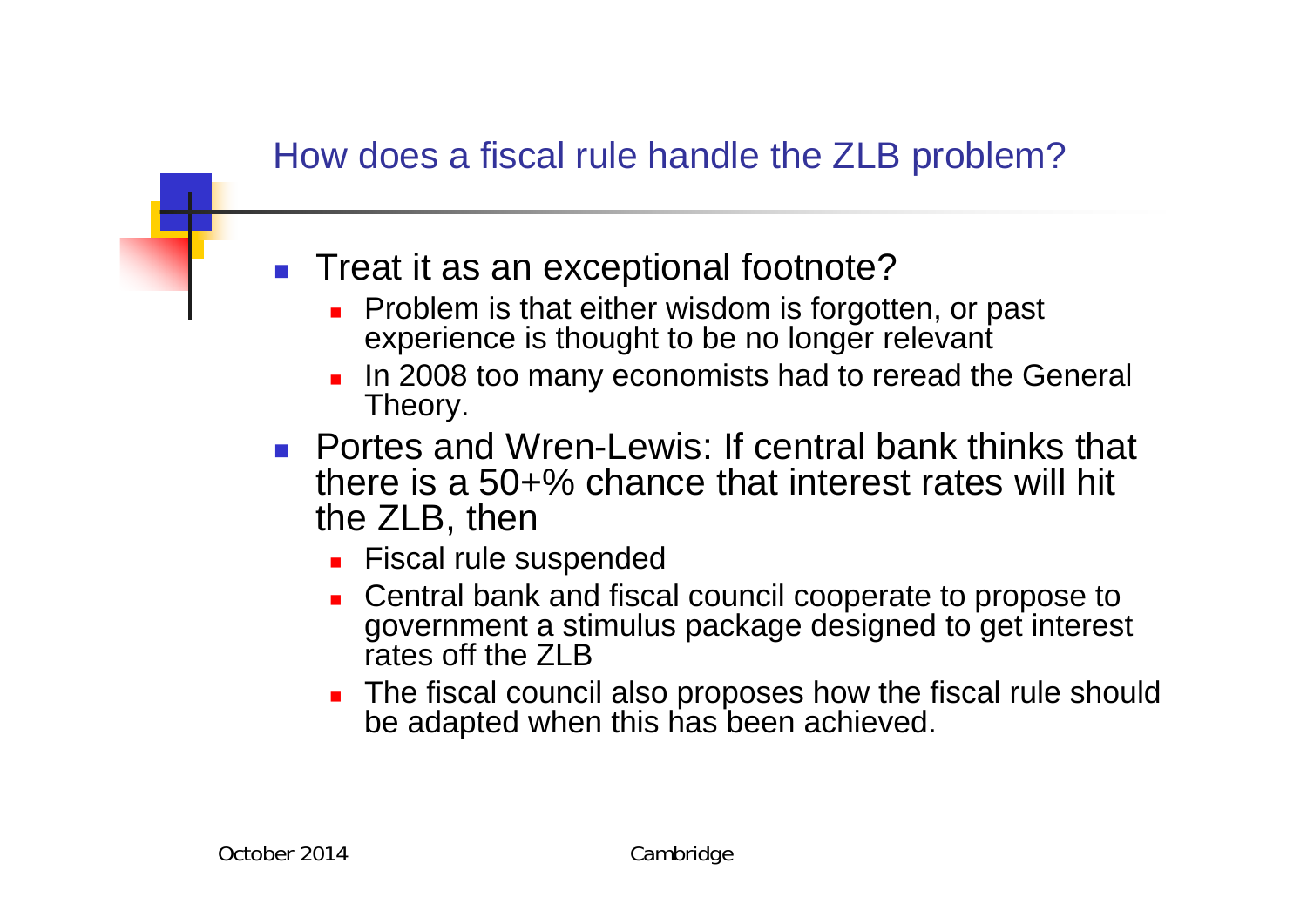#### UK 2015

| Year                | Slow  | Medium | Fast  | Osborne     | 0.9                                                                                   |
|---------------------|-------|--------|-------|-------------|---------------------------------------------------------------------------------------|
| 2015/16             | 0.038 | 0.038  | 0.038 | 0.038       | 0.8                                                                                   |
| 2016/17             | 0.036 | 0.034  | 0.032 | 0.022       | 0.7                                                                                   |
| 2017/18             | 0.034 | 0.03   | 0.027 | 0.009       | 0.6                                                                                   |
| 2018/19             | 0.032 | 0.028  | 0.022 | $\mathbf 0$ | 0.5                                                                                   |
| 2019/20             | 0.031 | 0.026  | 0.018 | $\mathbf 0$ | 0.4                                                                                   |
| 2020/21             | 0.03  | 0.024  | 0.015 | $\pmb{0}$   | 0.3                                                                                   |
| 2025/26             | 0.025 | 0.015  | 0.005 | $\pmb{0}$   | Wolfg<br>0.2                                                                          |
| 2030/31             | 0.02  | 0.01   | 0.005 | $\mathbf 0$ |                                                                                       |
| 2040/41             | 0.01  | 0.005  | 0.005 | $\mathbf 0$ | 0.1                                                                                   |
| Long run<br>$DYY$ % | 25%   | 12.5%  | 12.5% | 0%          | n<br>$\sim$ $\sim$<br>۰<br>$\circ$<br>NNNNNN<br>N <sub>N</sub><br>N <sub>N</sub><br>N |

http://mainlymacro.blogspot.co.uk/2014/06/uk-fiscal-policy-from-2015.html 2010 deja vu: http://mainlymacro.blogspot.co.uk/2014/08/uk-2015-2010-deja-vu-butwithout-excuses.html

October 2014 Cambridge